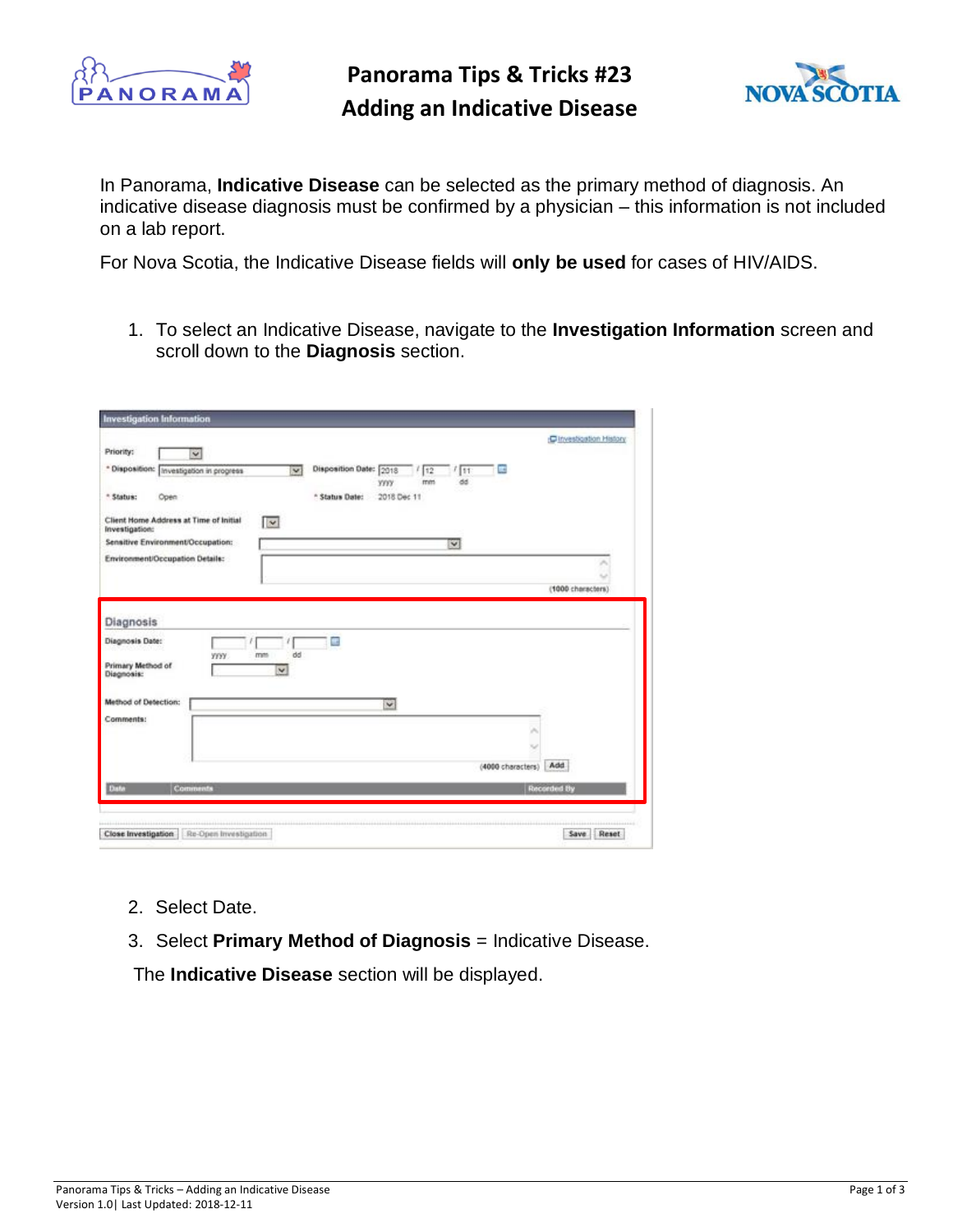

## **Panorama Tips & Tricks #23 Adding an Indicative Disease**



| <b>Diagnosis Date:</b>          | 讍<br>2018<br>5<br>11<br>dd<br>mm<br><b>YYYY</b>                       |                          |                                        |  |  |  |
|---------------------------------|-----------------------------------------------------------------------|--------------------------|----------------------------------------|--|--|--|
| Primary Method of<br>Diagnosis: | Indicative disease v                                                  |                          |                                        |  |  |  |
|                                 | <b>Indicative Disease</b>                                             |                          |                                        |  |  |  |
|                                 | * At least one required if Method of Diagnosis is Indicative Disease. |                          |                                        |  |  |  |
|                                 | * Indicative<br>Disease:                                              |                          | $\checkmark$                           |  |  |  |
|                                 | * Year of<br>Diagnosis:                                               |                          |                                        |  |  |  |
|                                 | <b>Diagnosis</b><br>V<br>Type:                                        |                          |                                        |  |  |  |
|                                 |                                                                       |                          |                                        |  |  |  |
|                                 |                                                                       |                          | <b>Add Indicative Disease</b><br>Clear |  |  |  |
|                                 | Row Actions: Update<br>Delete                                         |                          |                                        |  |  |  |
|                                 | <b>Indicative Disease</b>                                             | <b>Year of Diagnosis</b> | <b>Diagnosis Type</b>                  |  |  |  |

- 4. Select **Indicative Disease**, enter **Year of Diagnosis** and select **Diagnosis Type**.
- 5. Click **Add Indicative Disease** button.

| Diagnosis Date:                 | 2018<br> 5<br>ш<br>111<br>dd<br>yyyy.<br>mm                           |                                                                                        |
|---------------------------------|-----------------------------------------------------------------------|----------------------------------------------------------------------------------------|
| Primary Method of<br>Diagnosis: | Indicative disease v                                                  |                                                                                        |
|                                 | Indicative Disease                                                    |                                                                                        |
|                                 | * At least one required if Method of Diagnosis is Indicative Disease. |                                                                                        |
|                                 | * Indicative<br>Kaposi sarcoma<br>Disease:                            | $\checkmark$                                                                           |
|                                 | * Year of<br>2017<br>Diagnosis:                                       |                                                                                        |
|                                 | Diagnosis<br>Definitive<br>$\mathbf{v}$<br>Type:                      |                                                                                        |
|                                 | ---                                                                   |                                                                                        |
|                                 |                                                                       | -----------<br>810110110110110110110110110111111111<br>Add Indicative Disease<br>Clear |
|                                 |                                                                       | <b>KOLESSON</b>                                                                        |
|                                 | Row Actions:<br>Update<br>Delete                                      |                                                                                        |
|                                 | <b>Indicative Disease</b><br>Year of Diagnosis                        | Diagnosis Type                                                                         |

The Indicative Disease is added to the table.